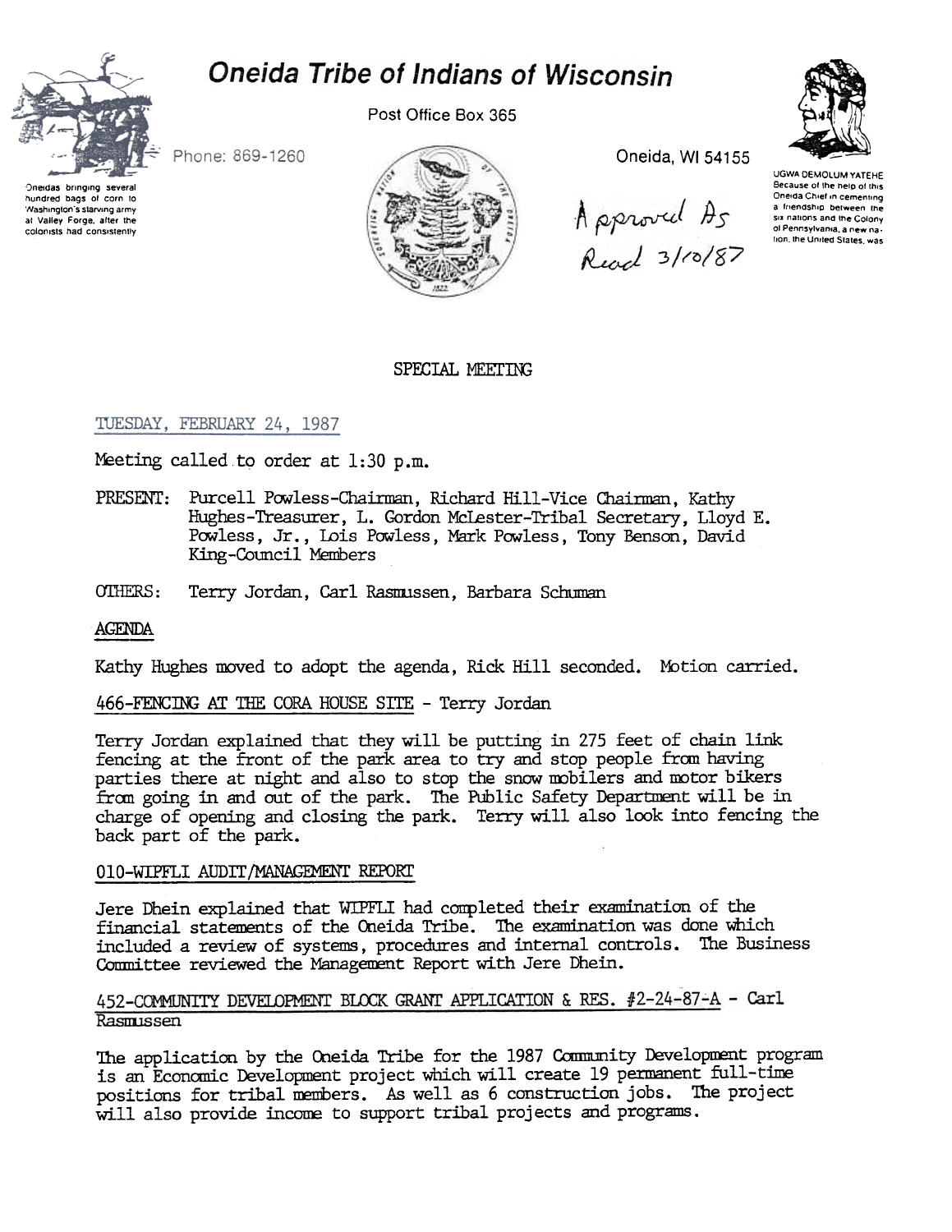ONEillA TRIBE OF INDIANS OF WISCONSIN SPECIAL MEETING - FEBRUARY 24, 1987 Page 2

# RESOLUTION #2-24-87-A

WHEREAS, with the publication of regulations in the Federal Register which authorize the participation of Indian Tribes and Alaskan Natives in the Community Development Grant Program, funded by the U.S. Department of Housing and Urban Development, and

WHEREAS, the Oneida Tribe of Indians of Wisconsin to reflect community participation, and

WHEREAS, the Oneida Tribe of Indians of Wisconsin has a desire to participate in the Community Development Block Grant Program.

NON, 1HEREFORE BE IT RESOLVED: that the Oneida Tribe of Indians of Wisconsin has prepared and followed a written citizen participation plan and conducted a public hearing concerning the participation in the Community Development Block Grant Program pursuant to the regulation requirenents of the Program.

Lloyd Powless moved to approve the submission of the Community Development Block Grant Application and adopt Resolution #2-24-87-A. Kathy Hughes seconded. Motion carried.

# 150-FINANCE & APPROPRIATION RECOMMENDATIONS PER MEMO OF 2/23/87

- (1) Library Services Grant Request is for \$1,100 to engage Sommerville & Associates to assist in applying for an expansion grant. F&A deferred till the next meeting for information from Grants Writer on total amount potentially needed.
- (2) Treaty (Play) A request is being made through Lloyd Powless to identify  $$1,600$  for this company to come out and put on this play. F&A denied the request because of the unavailability of funds at this time.
- (3) Conference on Child Abuse & Neglect Request is for  $$3,500$ . This Tribe is hosting this conference at the Rodeway. F&A recommends approval of funding from the Program Contingency. Balance:  $$43,870 - 3,500 =$ \$40,370.

Dave King moved to approve, Lois Powless abstained. Motion carried.

(4) Northwing Telephones – Request is for \$4,070 to install phones in the Northwing. F&A recommends approval of the purchase from Management Services. Capital expenditures line item.

Tony Benson moved to approve, Rick Hill seconded. Motion carried.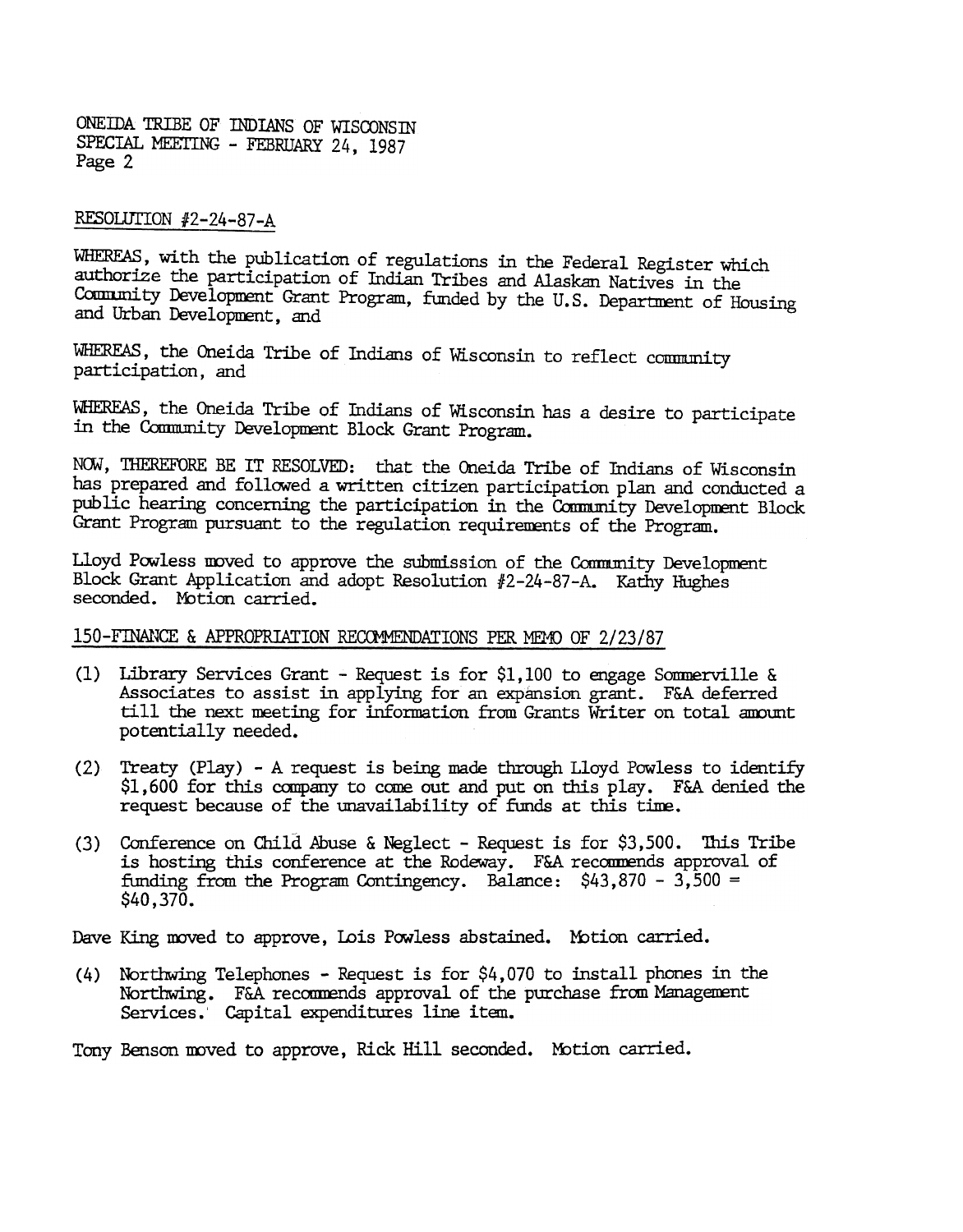ONEIDA TRIBE OF INDIANS OF WISCONSIN SPECIAL MEETING - FEBRUARY 24, 1987 Page 3

FINANCE & APPROPRIATIONS (Continued)

(5) Northwing Carpet - Request is for \$6,100 to carpet all rooms and halls in the Northwing. F&A recommends approval to carpet the rooms only, not hallways & stairs.

Lois moved to table until the budget is looked at. Tony Benson abstained. Dave King abstained. Rick Hill opposed. Motion carried.

Tony Benson, Don Wilson and Kathy Hughes were in favor of this recommendation. Mark Powless & Jerome Heschler are opposed to any carpeting being installed. Funding would come from the capital expenditures line item.

Lois Powless moved that Don Wilson bring back a report on the budget for the Northwing carpet and also an update on the authorization on the present repairs being done in the northwing on Tuesday. Lloyd Powless seconded. Motion carried.

Playground Equipment - Request is for \$9.715. WCC Program will install equipment and plan is to relocate Ridgeland Park Site. F&A recommends approval from the Conservation Budget funded by BIA contract.

Tony Benson moved to approve, Rick Hill seconded. Motion carried

Litigation Committee Budget - Request is for \$104,151. F&A deferred back to Litigation Committee for a consolidation and more detailed explanation.

John Spangberg Travel - Request is for \$971. F&A recommends funding from the Program Contingency.  $$40,370 - $971 = $39,399$ .

258-INVESTMENT COMMITTEE POLICY - Lois Powless

On December 5, 1987, the Business Committee approved the following recommendation:

The Investment Committee is requesting approval to formalize an agreement with E.F. Hutton for the purpose of investing as a member of the Million Dollar Ticket. This action will not take place until the tribe can place \$1million in the account and has a reserve for back-up insurance.

This action will require approval of a change in the Investment committee Policy. The Policy states III B.2: requires approval of the Business Committee before any long-term securities are exchanged, purchased, or sold.